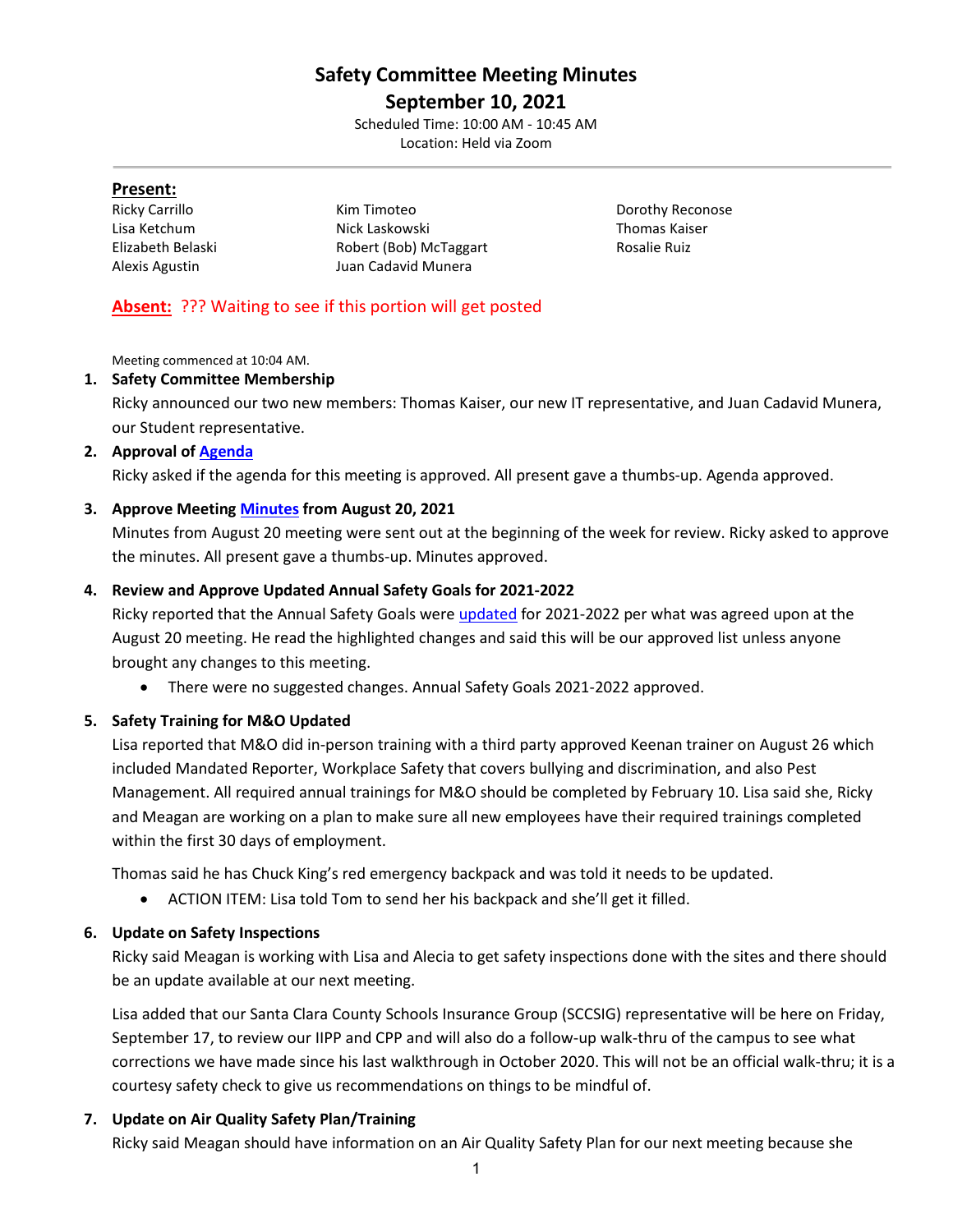attended a meeting at SCCOE on the topic.

#### **8. Update on other Safety Plans**

Lisa reported that we are still working on a Stormwater Management Plan update and will eventually setup training so that we are able to educate staff and make everyone mindful of what is going down our storm drains.

#### **9. Fire Alarm Testing scheduled for Fall Break**

Ricky announced M&O has scheduled fire alarm testing for the Fall Break and asked everyone to advise anyone who plans to be here that week as the audibles will be rung during testing.

#### **10. Incident Report Form Update**

Ricky said that Kim has updated the Incident Report form to revise the distribution list at the bottom of the form to make sure all the right people are receiving them. He said there have been lots of incidents that have gone unreported including injuries and we need to capture as many of those incidents as possible to make sure we're doing as much as we can to prevent things from happening again.

Kim sent the link to the updated Incident Report [form](https://drive.google.com/file/d/1oDVmnEODcTRUfYW96EpHiE4PsmrW6aal/view?usp=sharing) draft in the meeting chat.

#### **11. Incident Reports received for August**

Ricky said there was a report of a small fire in the kitchen caused by a short. He said the cause of the short was unknown but that the fix is to replace the old equipment.

• Corrective action taken: Ricky gave a quote for equipment replacement to Marleen and Marleen is working on getting it replaced.

Kim said there was also a report on graffiti vandalisms found in the exterior 600 men's restroom as well as on a golf cart that was parked inside 500.

- Corrective action taken: Ricky moved the golf cart to be stored in a storage room with restricted access at building 600.
- Nick added that he follows up on the graffiti reports by forwarding pictures of the graffiti to the Mayor's Gang Prevention Task Force and to the high school principals. He coordinates with others to follow up on these issues.
- Bob asked if we could share the pictures with teachers too. He said teachers might be able to help with that.
- Ricky said more graffiti was found yesterday and this morning. He will send pictures of those to Nick.

# **12. StopIT Anonymous Reports received for August**

Lisa reported that no reports were received for the month of August as this new program has just kicked off. She said to remind everyone that they can report safety hazards and unsafe activities using this app. She said that site and department administrators will receive reports for their site/department and that she and Meagan receive District reports.

#### **13. Open Business**

# *Use of Steridol wipes and GPC cleaning supplies – Requested by Nick*

Ricky said the District has supplied Steridol wipes and a bottle of GPC to all classrooms and offices. GPC is a general purpose cleaner that kills 99% of viruses and bacteria. He said M&O uses the cleaner that kills 100% of viruses including Covid every night. This spray is what everyone should be using to clean their surfaces and keyboards, mouse in general.

• Lisa said staff and students can use GPC as it is safe for all to use. GPC is used for all general surfaces